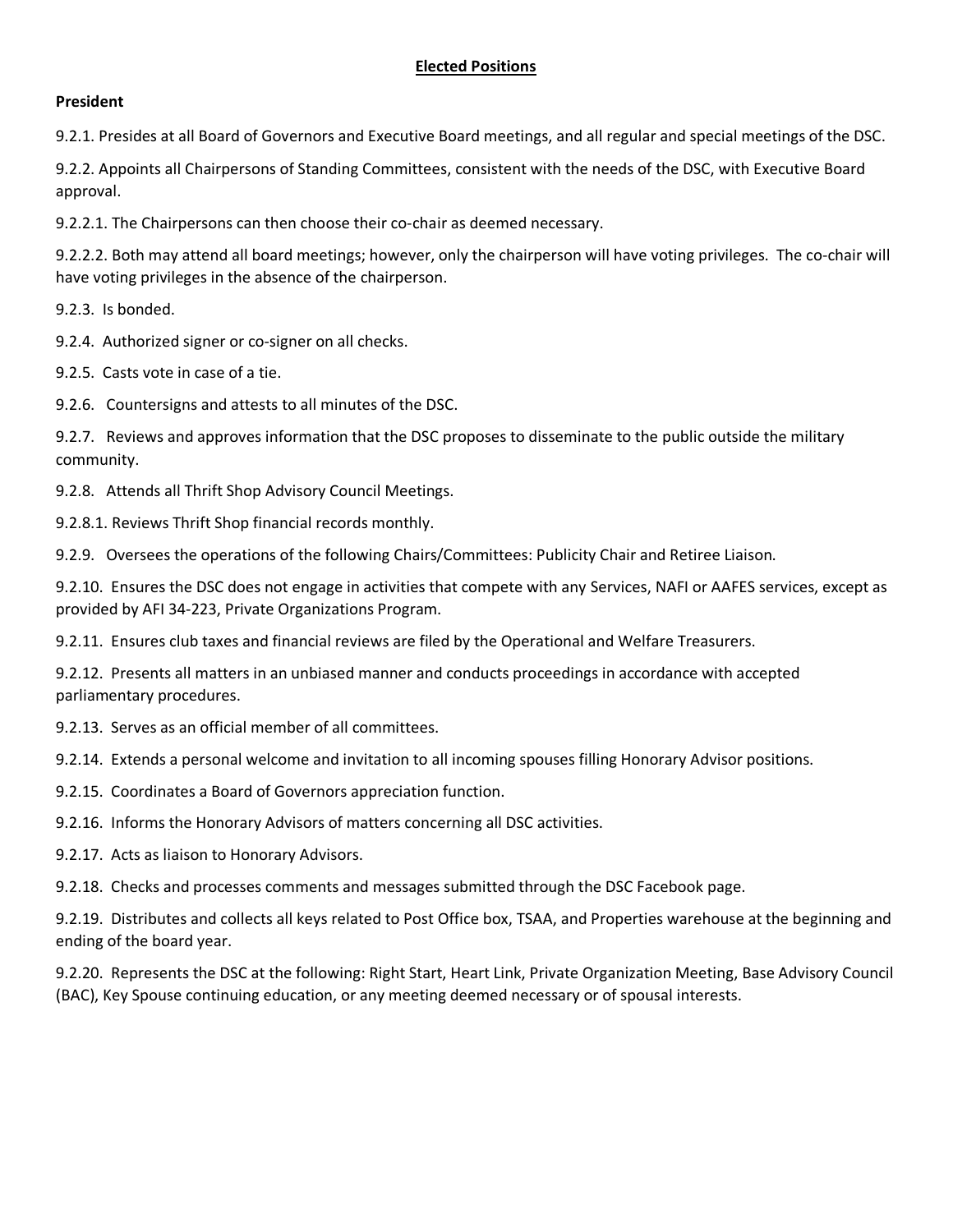#### **First Vice President**

9.3.1. Assumes the Presidency if the president is unable to complete the full term of office.

9.3.2. Performs the duty of the President in his/her absence.

9.3.3. Is bonded.

9.3.4. Attends all committee meetings that report to First Vice President.

9.3.5. Attends base meetings in the event that there is no Member-At-Large.

9.3.6. Oversees the operations of the following Chairs/Committees: Operational Treasurer, Budget Committee, Membership, Reservations, Social, Mini Activities, Sunshine/Newsletter, Ways & Means, and Member-At-Large.

9.3.7. Will present prepared report, in the event of an absence of an above Chairperson.

9.3.8. Assumes the duties of Secretary in his/her absence.

9.3.9. Assists the President and maintains a working knowledge of DSC activities.

9.3.10. Authorized signer or co-signer on Operational Account checks.

9.3.11. Checks and processes comments submitted through the DSC Facebook page.

9.3.12. Ensures all DSC Special Activities fall within the parameters set forth in all Air Force Instructions and base policies.

9.3.13. Reports and brings motions in the Operational Treasurer's absence.

9.3.14. Organizes childcare for designated DSC functions.

9.3.15. Oversees the location/room space for all Board meetings.

9.3.16. Oversees the purchase of President's end of year appreciation gift.

9.3.17. Responsible for scheduling and recruiting volunteers for initial inventory and quarterly Property warehouse cleanups.

9.3.18. Maintains a record of all properties owned by DSC, documenting condition and year of purchase.

9.3.19. Ensures that all current members, in conjunction with Publicity Chair, are aware these supplies are available for checkout.

9.3.20. Establishes and follows a secure checkout and check-in procedure for all items. Must accompany member to warehouse (or arrange for a substitution), document condition of items, as they are checked out and checked back in. A deposit of thirty dollars (\$30) in check form shall be collected and held until items are returned in same condition.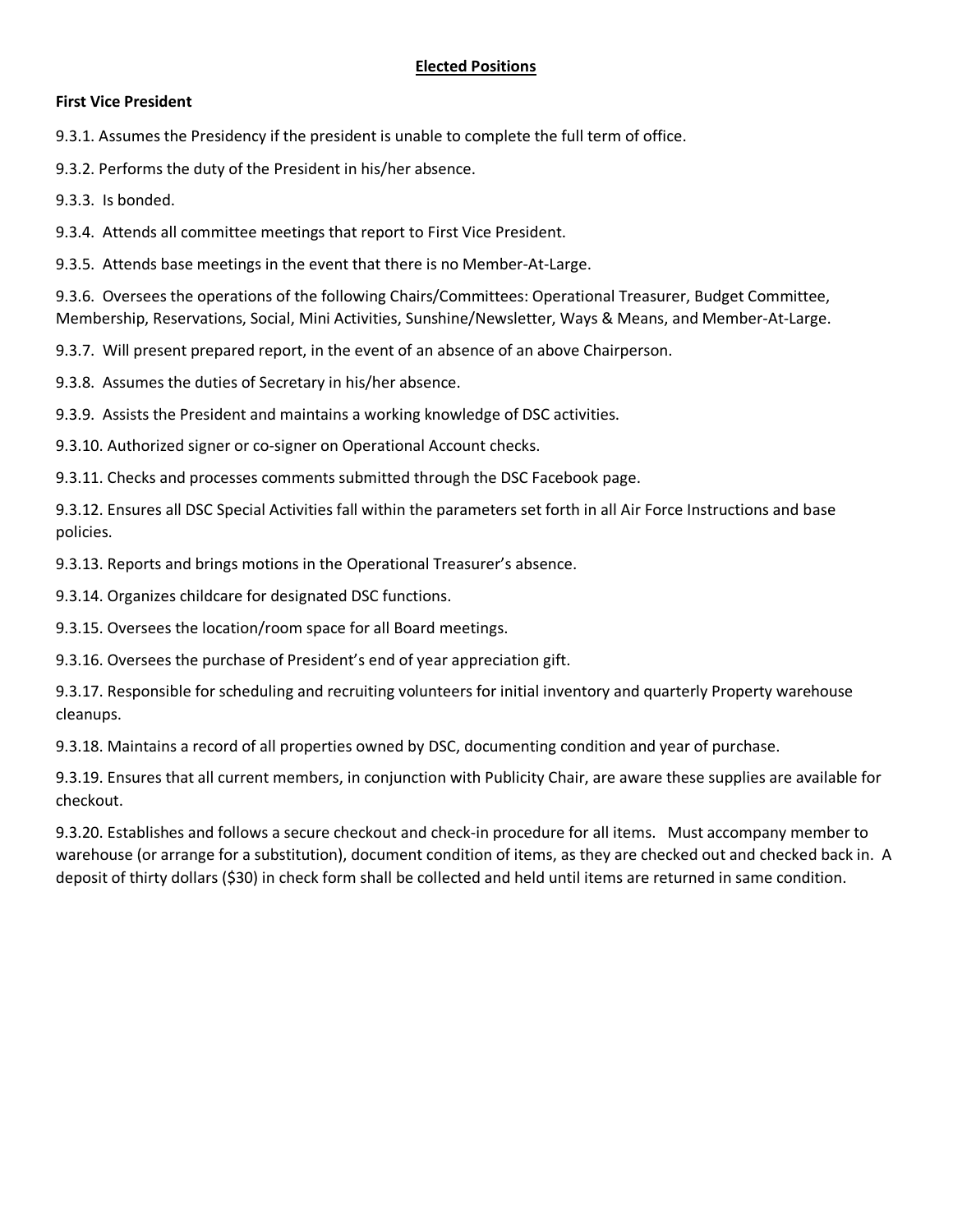### **Second Vice President**

9.4.1. Assumes the First Vice President position if the First Vice President is unable to complete the full term of office.

9.4.2. Is bonded.

9.4.3. Assumes the duties of the First Vice President in his/her absence.

9.4.4. Assumes the duties of the Parliamentarian in his/her absence.

9.4.5. Oversees the operations of the following Chairs/Committees: Welfare Treasurer, Thrift Shop Advisory Committee, Scholarship, Welfare, Auction, and Volunteer.

9.4.6. Will present prepared report, in the event of an absence of an above Chairperson(s).

9.4.7. Attends all committee meetings that report to Second Vice President.

9.4.8. Authorized signer/co-signer on Welfare and Thrift Shop Account checks.

9.4.9. Reviews Thrift Shop financial records monthly as submitted in Board Reports.

9.4.10. Responsible for signing all paid employee checks, per employment contract.

9.4.11. Acts as the DSC representative to the Air Force Village or may appoint a representative with the approval of the Executive Board.

9.4.12. Reports and brings motions in the Welfare Treasurer's absence.

9.4.13. Works in conjunction with Volunteer Chairperson and A&FRC to track volunteer hours.

9.4.14. Organizes, in conjunction with the Volunteer Chairperson, a volunteer appreciation event.

9.4.15. Works with the Secretary to track and maintain all volunteer hours within the members of the DSC.

9.4.16. Submits a report of hours to A&FRC (using Form DD 2793) and to the Board of Governors.

9.4.17. Checks and processes comments submitted through the DSC Facebook page.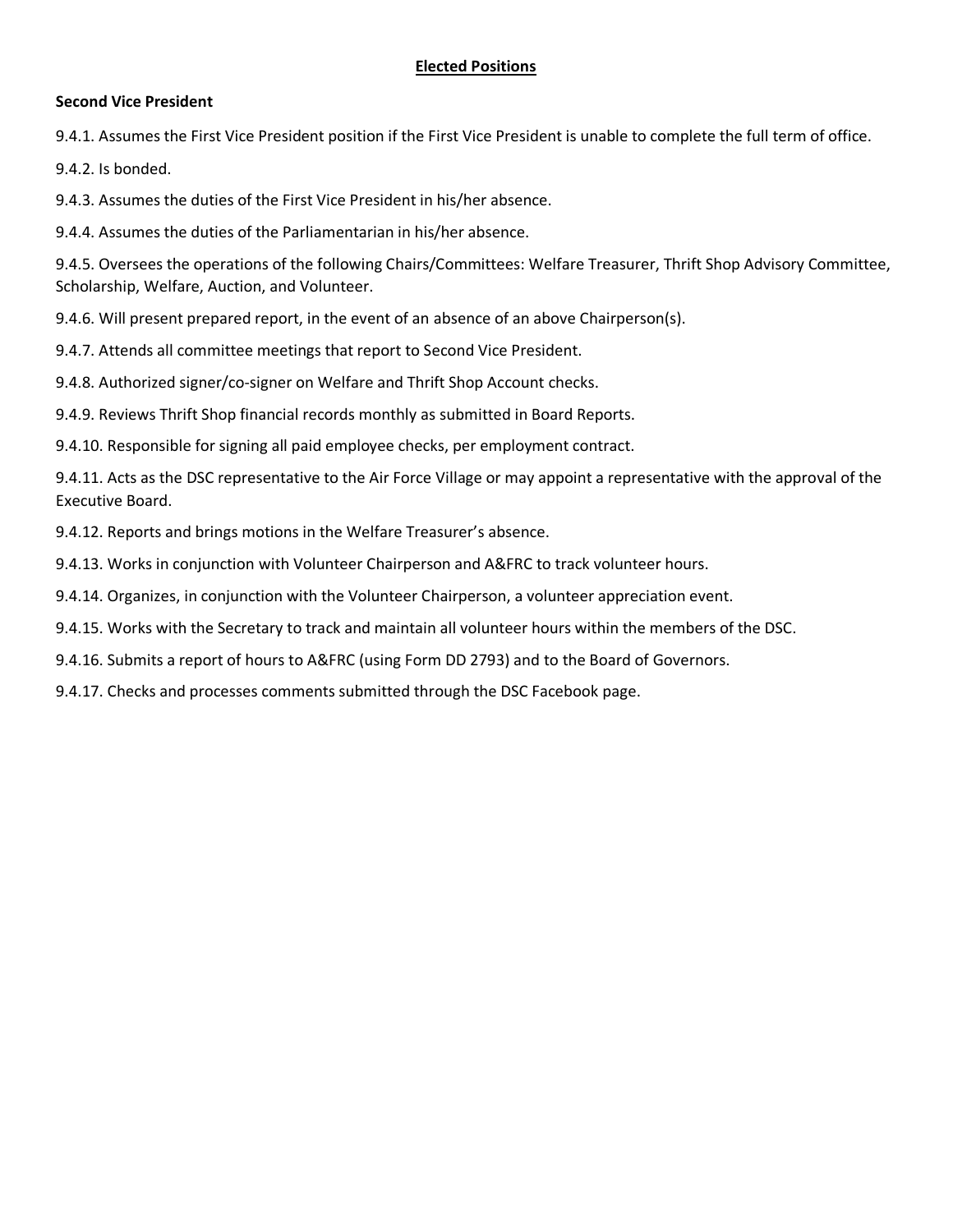## **Secretary**

9.5.1. Serves as custodian of the DSC permanent records and maintains the records, documents and special reports for two (2) years, preceding the current fiscal year.

9.5.2. Prepares roster of DSC Board members and Committee Chairs emailing to Board of Governors and Newsletter Chair.

9.5.3. Receives and files all written reports from Committees and Chairs.

9.5.4. Records the minutes of all Board of Governors and Executive Board meetings, and all regular and special meetings of the DSC. Highlights all motions that have been adopted and submits minutes to President for signature.

9.5.5. Provides copies of all minutes and Board Reports to/for the Board of Governors to be used as the Board Meeting Agenda.

9.5.6. Provides a copy of the Board of Governors, Executive Board and General Membership approved meeting minutes to the Executive Board and the Newsletter Chair.

9.5.7. Provides a copy of the members of the Board of Governors, Executive Board and General Membership to the 7th FSS Private Organization Representative.

9.5.8. Provides a copy of the final report at May change over.

9.5.9. Retains a file of the permanent inventory list of all DSC property as provided by the 1st Vice President.

9.5.10. Submits end of year reports, membership roster, and liability statements to all appropriate base and federal agencies as requested or required.

9.5.11. Handles all correspondence (not covered by Sunshine) concerning the DSC including, but not limited to: letters, invitations, and thank you cards.

9.5.12. Maintains a complete file of all correspondence.

9.5.13. Reads all appropriate correspondence at the General Membership meetings and provides information to Publicity and Newsletter Chairs for dissemination to the General Membership.

9.5.14. Maintains DSC Post Office box and updates the postal collection authorization, ensuring the President, Secretary, and Welfare Treasurer are authorized to collect DSC mail.

9.5.15. Collects all mail from the Dyess AFB Post Office, reviews and distributes the mail to the appropriate persons.

9.5.16. Responsible for DSC office supplies and equipment.

9.5.17. In accordance with AFI 34-223, within 30 days of new Board elections, writes a memorandum to the 7th FSS Private Organization Representative to announce newly elected Board members.

9.5.18. Administers and records any phone/email votes, as directed by the President, in the absence of the Parliamentarian.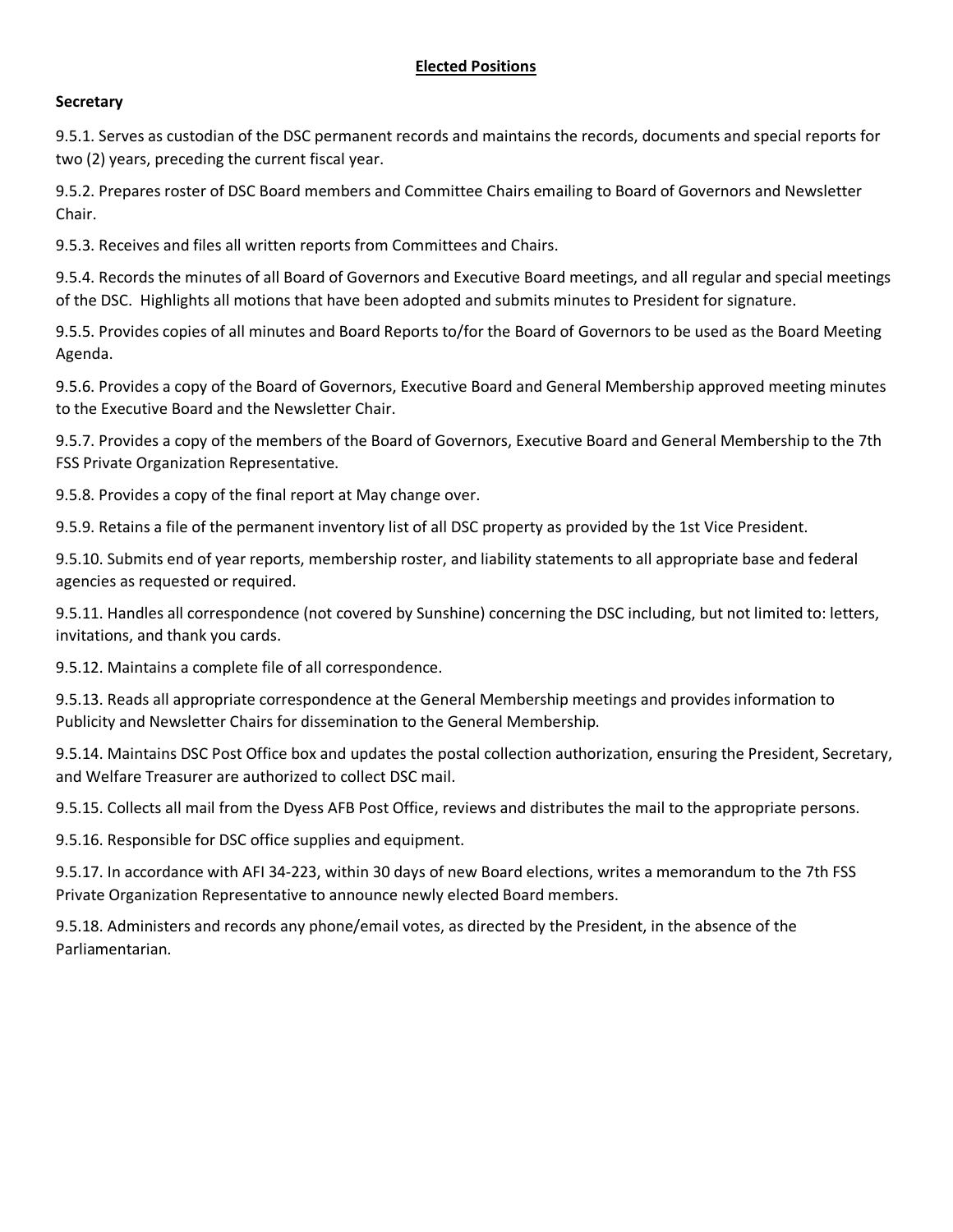## **Operational Treasurer**

9.6.1. Responsible for the Operational Fund account of the DSC.

9.6.2. Ensures the Dishonesty Bonding Certificate is maintained for all DSC members that handle funds or property, as written in DSC insurance policy.

9.6.3. Is bonded.

9.6.4. Meets with Executive Board in June and as needed over the summer, to review and prepare carry-over Operational and Welfare budgets.

9.6.5. Responsible for presenting the proposed Operational Fund budget to the Board of Governors at the August Board meeting for approval. Brings Board of Governors-approved Operational Fund budget before the General Membership for approval at the first new term General Membership meeting.

9.6.6. Monitors and verifies that all operational expenditures fall within budget guidelines, in keeping with the IRS and state rules and regulations for Tax-exempt social organizations.

9.6.7. Ensures all funds are deposited in a credible banking establishment designated by the Board of Governors within forty-eight (48) hours of receipt excluding Saturday, Sunday and bank holidays.

9.6.8. Keeps an exact record of all Operational Fund monies received and disbursed by the DSC.

9.6.9. Signs or co-signs all Operational Fund checks. The Welfare Treasurer, President or 1st Vice President may sign in place of or in addition to.

9.6.10. Responsible for payment of all DSC commitments approved by the Board of Governors and/or General Membership within specified timeframe in compliance with their required policies.

9.6.11. Ensures Federal and State tax returns for the Operational Account are filed accurately and submitted on time.

9.6.12. Attends all DSC Operational fundraising activities, oversees the handling of monies involved and verifies deposits into DSC Operational account.

9.6.13. Chairs the mid-year budget review due in January.

9.6.14. Chairs an end-of-year budget meeting in May, in order to propose a carry-over budget for the incoming treasurers for the upcoming year and provides a report for these meetings.

9.6.15. All books should be closed and reconciled by 31 May, but no later than 30 June.

9.6.16. Prepares and presents at Board of Governors meetings a detailed monthly financial statement to include the date, all deposits and disbursements, account beginning and ending balances, a year-to-date statement, and future expected expenses, as part of his/her board report.

9.6.17. Responsible for maintaining all Operational Fund financial records from the last seven (7) years are kept as stipulated by IRS regulation; files are kept in the Properties warehouse.

9.6.18. Presents records for audit or review at the end of their term as requested by the Board of Governors, official base agency, or as stipulated in any base, state or federal regulation.

9.6.19. Serves as Chairperson of the Budget Committees.

9.6.20. Sits on the Ways and Means Committee.

9.6.21. Coordinates with Membership Chair the collection of dues at each function and keeps an accurate account of money collected and deposited.

9.6.22. Coordinates with Socials Chair to handle any financial commitments that result from DSC functions.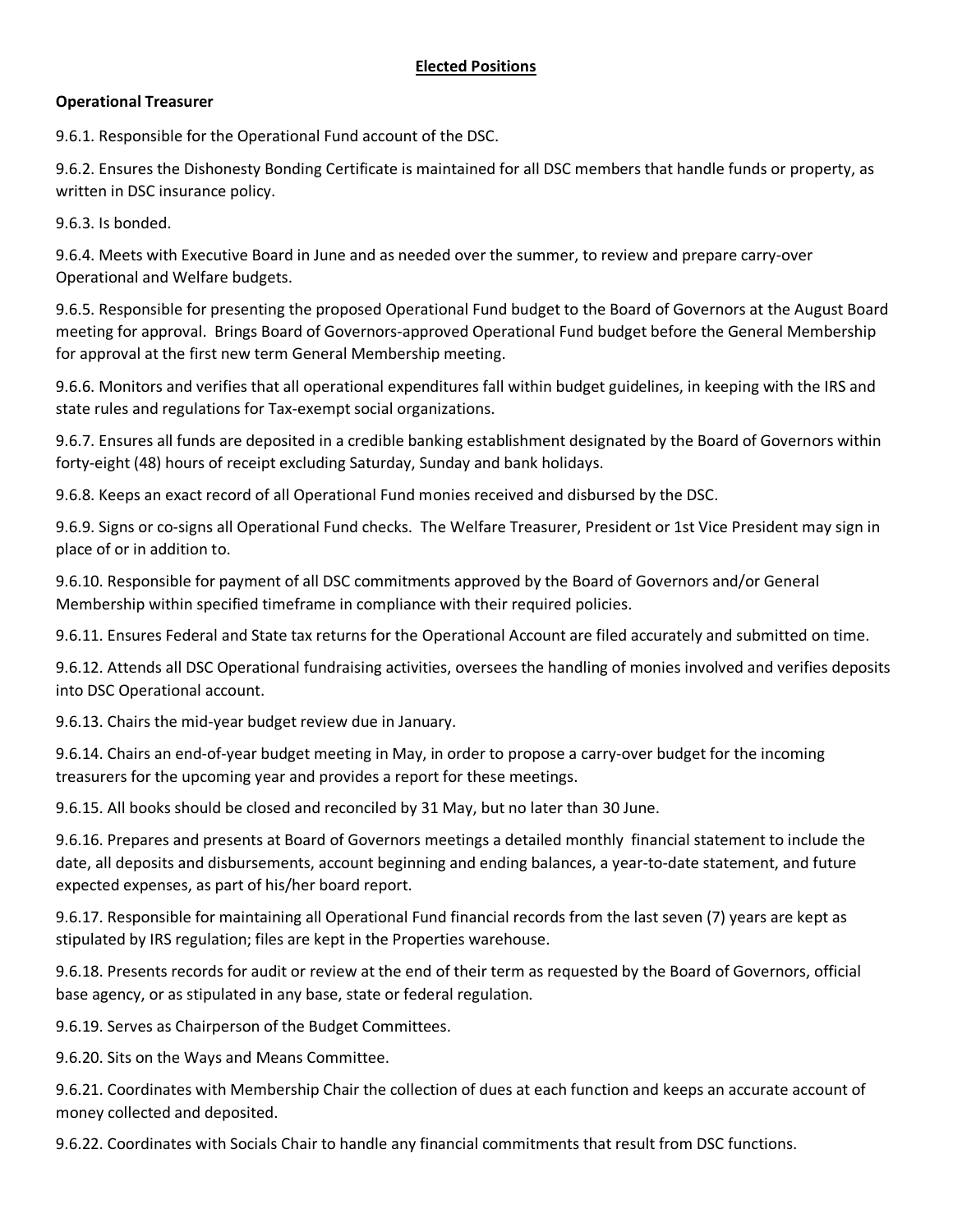# **Operational Treasurer cont'd**

9.6.23. Assumes the duties of Welfare Treasurer in the event of his/her absence or vacancy.

9.6.24. In June, along with new Operational Treasurer, prepares a proposed budget in for the incoming board.

9.6.25. Coordinates with Secretary, Newsletter and Publicity to publish and disseminate information relating to DSC budgets for review at least seven (7) days prior to vote for approval.

9.6.26. Mid-year budget revisions will be ready to present for discussion and vote at the January Board of Governors meeting.

9.6.27. Coordinates with the Secretary, Newsletter, and Publicity Chair to publish and disseminate information relating to DSC budgets for review, at least seven (7) days prior to budgets being brought before the General Membership for approval.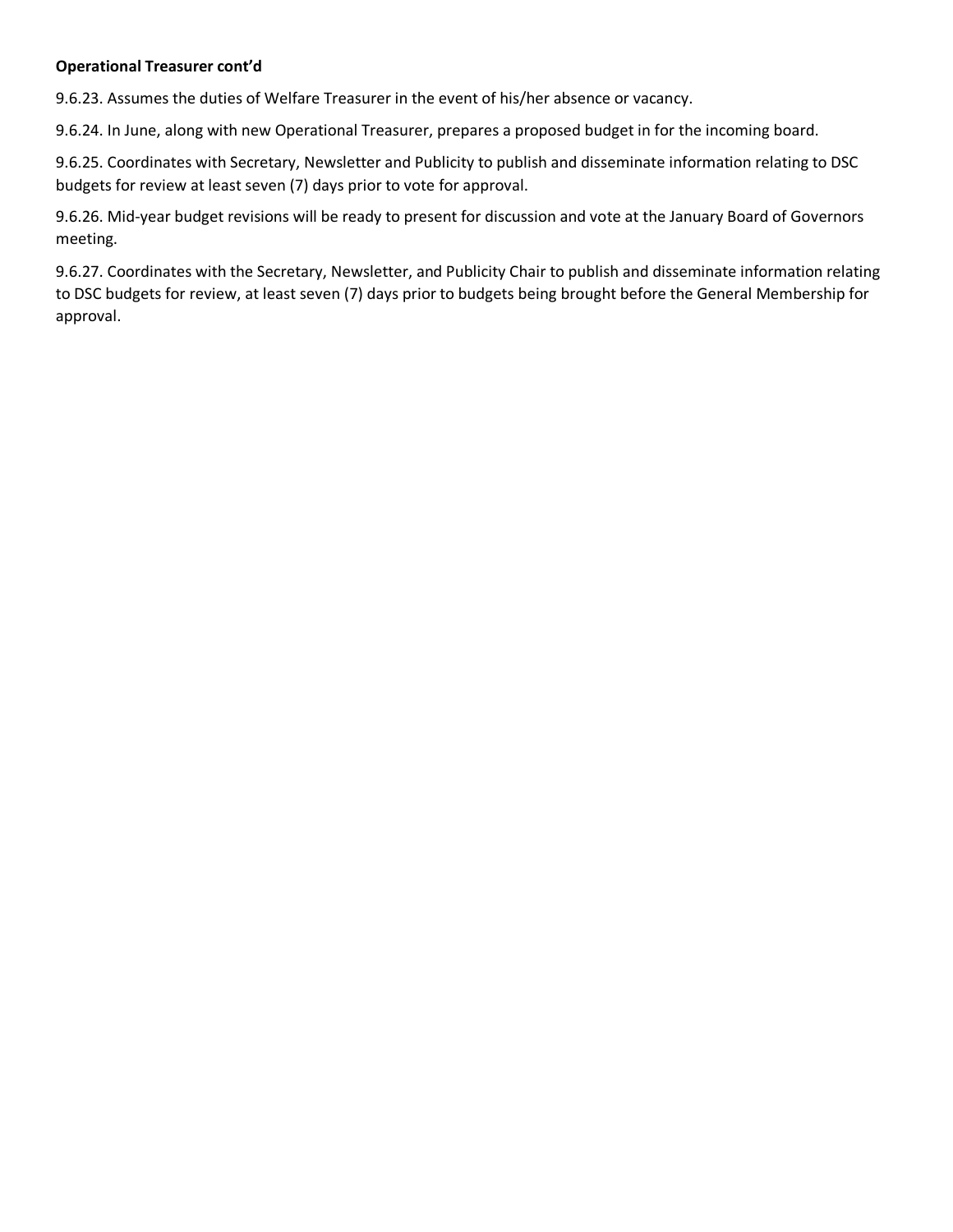### **Welfare Treasurer Duties**

9.7.1. Responsible for the Welfare Fund account of the DSC.

9.7.2. Is bonded.

9.7.3. Responsible for presenting the proposed welfare fund budget to the Board of Governors at the August board meeting for approval.

9.7.4. Brings Board of Governors-approved budget before the General Membership for approval at the first new term General Membership meeting.

9.7.5. Coordinates with Welfare Chairperson to determine availability of funds.

9.7.6. Verifies that all welfare expenditures fall within budget guidelines, in keeping with the IRS and state regulations for tax-exempt social organizations.

9.7.7. Ensures all funds are deposited in a credible banking establishment designated by the Board of Governors within forty-eight (48) hours of receipt, excluding Saturday, Sunday and bank holidays.

9.7.8. Keeps an exact record of all Welfare Account monies received and disbursed by the DSC.

9.7.9. Attends all DSC Welfare fundraising activities and verifies deposits to DSC Welfare account monthly.

9.7.10. Serves on Budget Committee to address the mid-year budget review meeting in January.

9.7.11. Serves on Budget Committee to address end of year budget meeting in May, and assists with carry-over budget for the incoming treasurer for the upcoming year.

9.7.12. All books should be closed and reconciled by 31 May, but no later than 30 June.

9.7.13. Signs or co-signs all Welfare Fund checks. The President, 2nd Vice President or Operational Treasurer may sign in place of or in addition to.

9.7.14. Reconciles the monthly bank statement and balances the books prior to the Board of Governors meetings.

9.7.15. Prepares and presents at board meetings a detailed monthly financial statement to include the date, all deposits and disbursements, account beginning and ending balances, a year-to-date statement, and future projected expenses.

9.7.16. Submits Federal and State tax documents for the Welfare Account to the Operational Treasurer by end of June. A written document of proof shall be presented at the next Board of Governors meeting and saved in the Properties warehouse.

9.7.17. Responsible for maintaining all Welfare Fund financial records from the last seven (7) years as stipulated by IRS regulation; files are kept in the Properties warehouse.

9.7.18. Presents records for an audit or review at the end of his/her term, as requested by the Board of Governors or official base agency, or as stipulated in any base, state or federal regulation.

9.7.19. Assumes the responsibilities of the Operational Treasurer in the event of his/her absence or vacancy.

9.7.20. Assists Operational Treasurer with the Budget Committee.

9.7.21. Responsible for Welfare financial obligations of the DSC approved by the Board of Governors and/or General Membership.

9.7.22. Serves on the Scholarship, Auction, and Thrift Shop Advisory Committees and provides financial information as required.

9.7.23. Prepares with incoming Welfare Treasurer, a proposed budget in May for incoming board.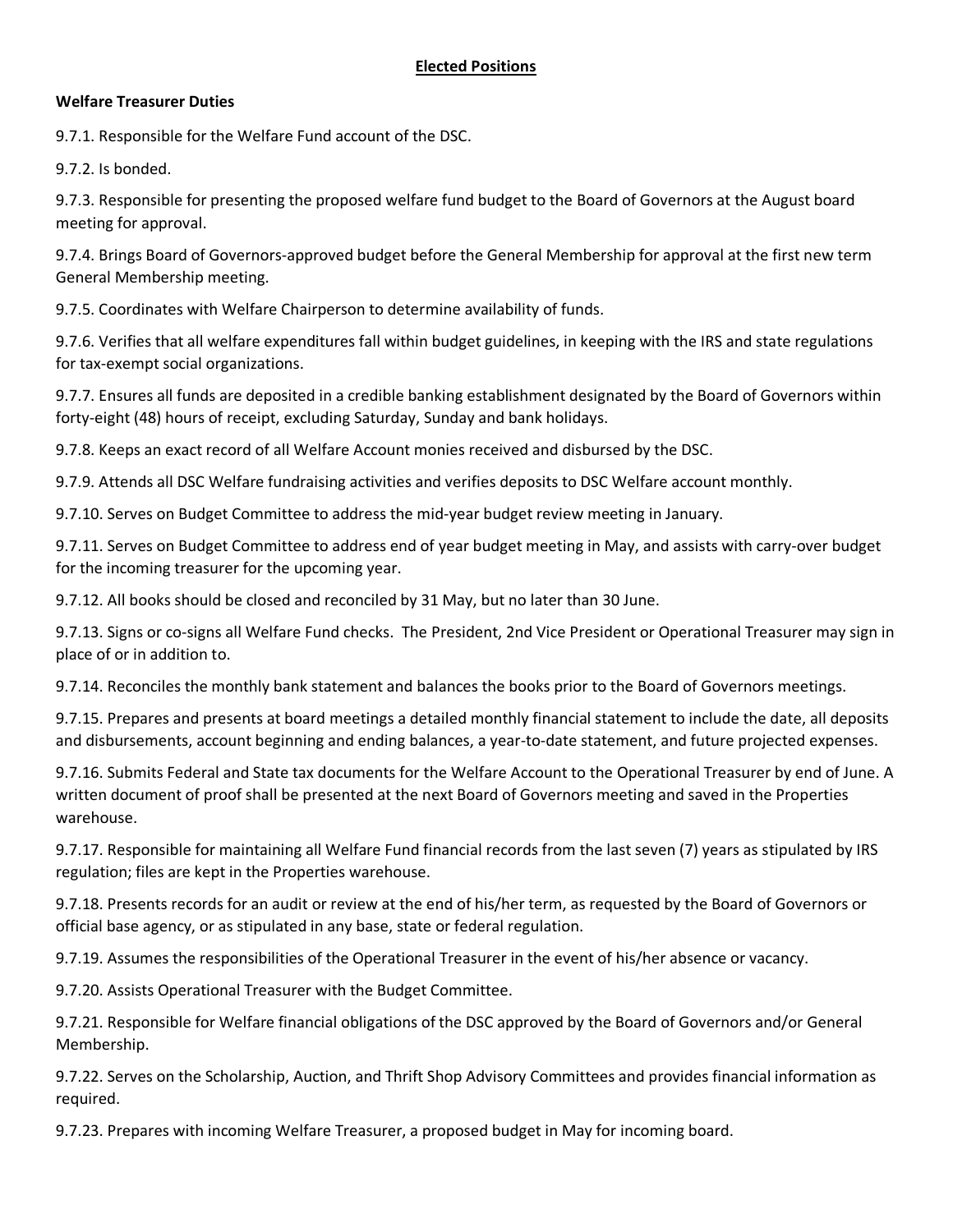# **Parliamentarian**

10.7.1. Custodian and official interpreter of the Constitution and By-Laws; acts as Chairperson of the Constitution and By-Laws Committee.

10.7.2. Advises the Executive Board, Board of Governors and General Membership on points of order and proper procedure in accordance with the Constitution, By-Laws of the DSC and Robert's Rules of Order.

10.7.3. Serves as non-voting member of the Executive Board and the Board of Governors, but may vote in General Membership motions.

10.7.4. Installs newly elected officers of the Executive Board.

10.7.5. Acts as a liaison between the DSC and the Legal Office, Base Protocol, and 7th BW FSS Private Organization Representative.

10.7.6. Collaborates with the Executive Board and leads nominations process for upcoming year elections; collects nominations and coordinates election process.

10.7.7. Elections are held by ballot except when there is only one candidate, then elections may be held by majority vote after nominations are closed.

10.7.8. Provisions may be made if extenuating circumstances preclude a member from voting at the election; eligibility to vote in this manner is determined by the Parliamentarian.

10.7.9. Prepares and submits the Board of Governors-approved Constitution and By-laws for review and approval to the 7th FSS Private Org office, 7th JA, and 7th BW/CC.

10.7.10. Serves as Protocol Officer for all DSC functions.

10.7.11. Oversees the election process.

10.7.12. Responsible for providing copies of the Constitution and By-Laws to new officers and members, upon request.

10.7.13. Determines a quorum and oversees all voting.

10.7.14. Conducts telephone or e-mail votes as directed by the President or Executive Board.

10.7.15. Coordinates with Membership Chair to ensure member is in good standing, in order to be eligible for any Board Positions.

10.7.16. Coordinates with Publicity and Newsletter Chairs to post candidate list and a brief introduction of each candidate on the DSC closed Facebook page, within seven (7) days following the March General Membership meeting.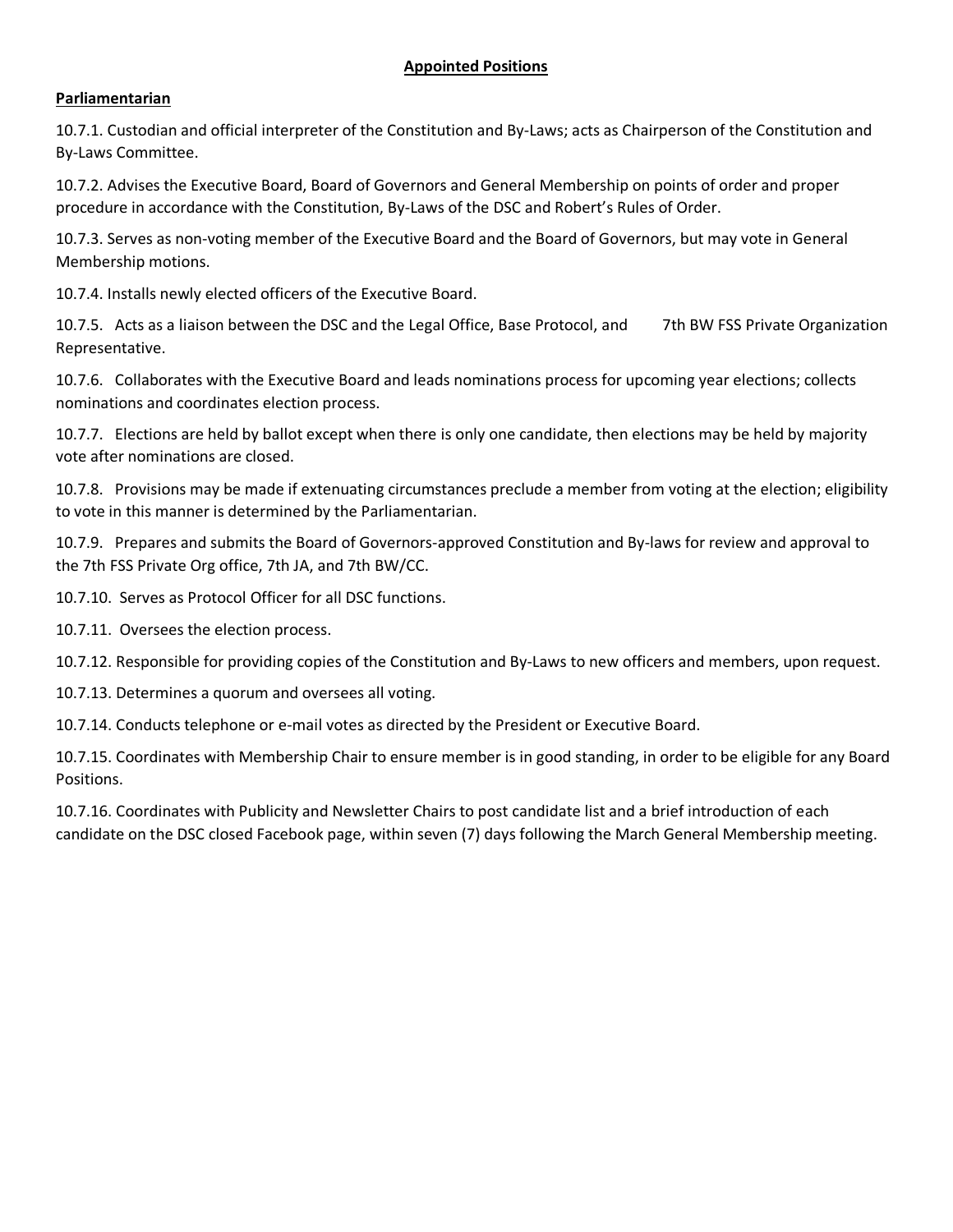# **Publicity Chair**

10.8.1. Makes and posts information/flyers on the DSC Facebook pages, DSC website, Instagram, in the Newsletter, at the Thrift Shop, Dyess Inn lobby, Pharmacy lobby, and/or any other place deemed appropriate with information for individuals seeking DSC membership. Utilizes base marquee twice a year to promote both Membership Drive and Auction.

10.8.2. Handles all publicity for the DSC, including advertising posted at the Thrift Shop, in the base newspaper, in the Housing Office newsletter, at the base Right Start briefings, Heart Link table, or anywhere deemed appropriate.

10.8.3. Provides publicity for monthly socials and special events including, but not limited to: membership drives, the DSC Auction, Scholarship Program, volunteer opportunities, and base and community opportunities, a minimum of two (2) weeks in advance.

10.8.4. Responsible for all aspects of the DSC social media sites, including processing comments submitted through Facebook.

10.8.5. Maintains the DSC Website. The website will have a copy of the DSC membership application, a current calendar of events, DSC Board of Governors contact information, a copy of the Constitution and By-Laws, approved minutes from the DSC Board Meetings and a copy of the scholarship application.

10.8.6. Coordinates with President and Socials and Mini Activities Chairs to provide accurate information in regards to all DSC activities and functions.

10.8.7. Handles community publicity for annual Scholarship Auction, Scholarship Presentation Ceremony or other community-wide events (local newspaper, Abilene Scene magazine, Wylie Growl magazine, Chamber of Commerce and local TV, DSC Facebook page)

10.8.8. Ensures no personal information is posted on public domains.

10.8.9. Will share approved pictures from the Historian.

10.8.10. Will share an electronic version of the newsletter.

### **Member-At-Large**

10.9.1. Acts as a liaison between the Board of Governors and the General Membership.

10.9.2. Updates Board of Governors/General Membership regarding area education and A&FRC concerns.

10.9.3. Reports issues and concerns to the appropriate base agencies and reports to the Board of Governors and/or General Membership.

### **Retiree Liaison**

10.10.1. Acts as the liaison between the Board of Governors and DSC retired spouses.

10.10.2. Helps to recruit retirees from within the local community for DSC membership.

10.10.3. Works to build relationships with retiree organizations within the community (e.g., VFW, American Legion, etc.).

10.10.4. Coordinates with the Board of Governors to support the Dyess AFB Retirement Appreciation Day.

10.10.5. Promotes the DSC to civic leaders, Honorary Commanders, and community organizations such as the Chamber's Military Affairs Committee and Community Foundation.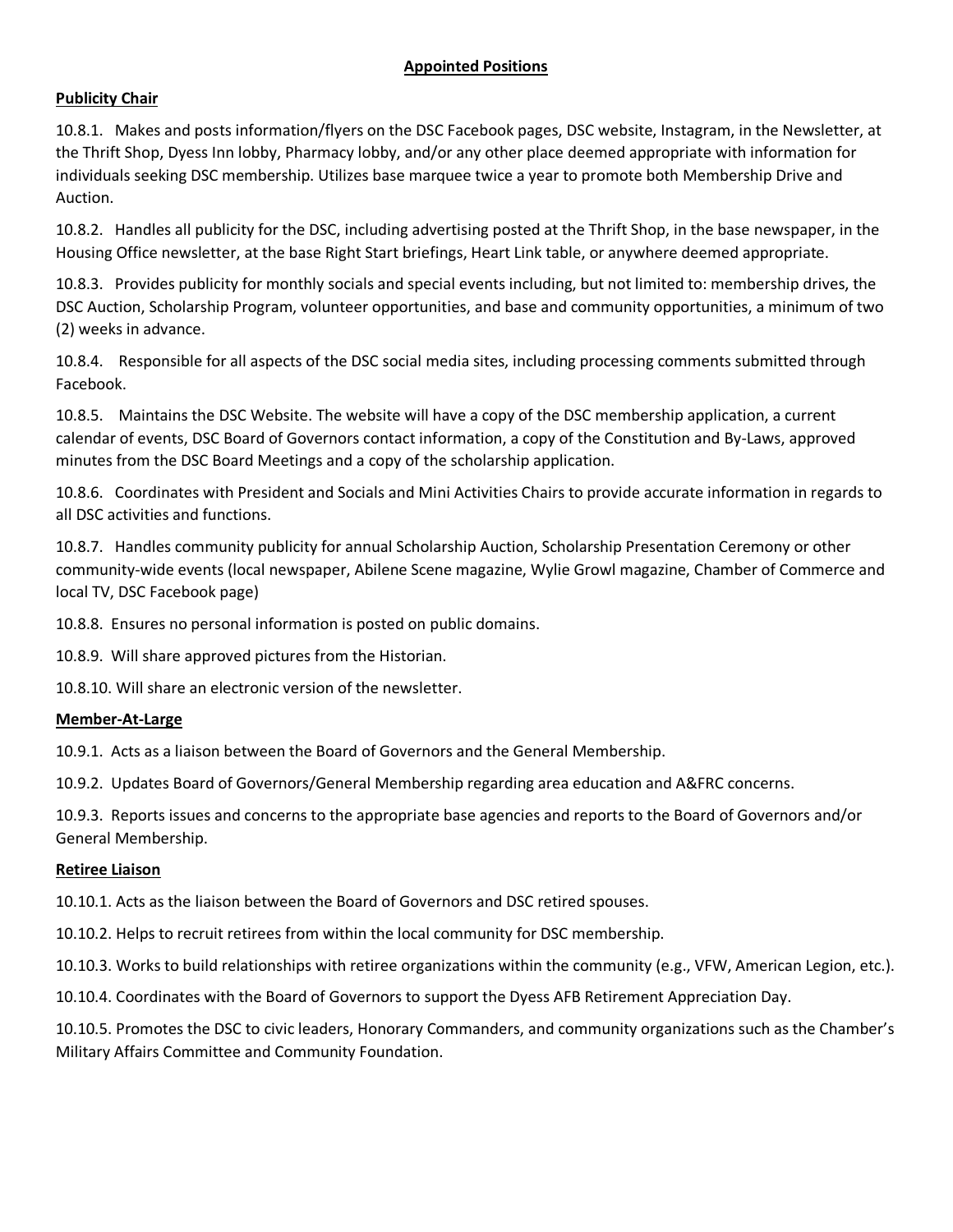# **Membership Chair**

10.11.1. Responsible for maintaining an accurate and up-to-date roster of current DSC members containing all addresses, phone numbers, e-mail addresses, and liability statements. Distributes a version of this list via email to all Board Members by 30 September and revised versions as necessary throughout the year.

10.11.2. Is bonded.

10.11.3. Coordinates with Publicity to communicate membership criteria.

10.11.4. Organizes and hosts a minimum of two (2) membership drives per year. Communicates that dues are half price in January.

10.11.5. Must attend all general membership meetings or provide a designated, bonded board member to assume Membership duties in the event of an absence.

10.11.6. Keeps copies of membership applications and termination forms to be stored in the Properties warehouse for three (3) years.

Arrives early and provides nametags for members and guests at DSC functions.

10.11.8. Continuously provides a list of membership names to Mini Activities and Newsletter/Sunshine Chairs.

10.11.9. Registers new members, collects all dues and delivers funds to the Operational Treasurer.

10.11.10. Helps new members and guests feel welcome by introducing them to other DSC members during social time.

10.11.11. Introduces guests and verbally "hails" all new DSC members and "farewells" outgoing members at DSC General Membership meetings and functions, providing a small gift to new members, if budget allows.

10.11.12. Works with Newsletter/Sunshine Chair to recognize members for birthdays, anniversaries and new babies.

10.11.13. Coordinates with Mini-Activities Chair to ensure member is in good standing.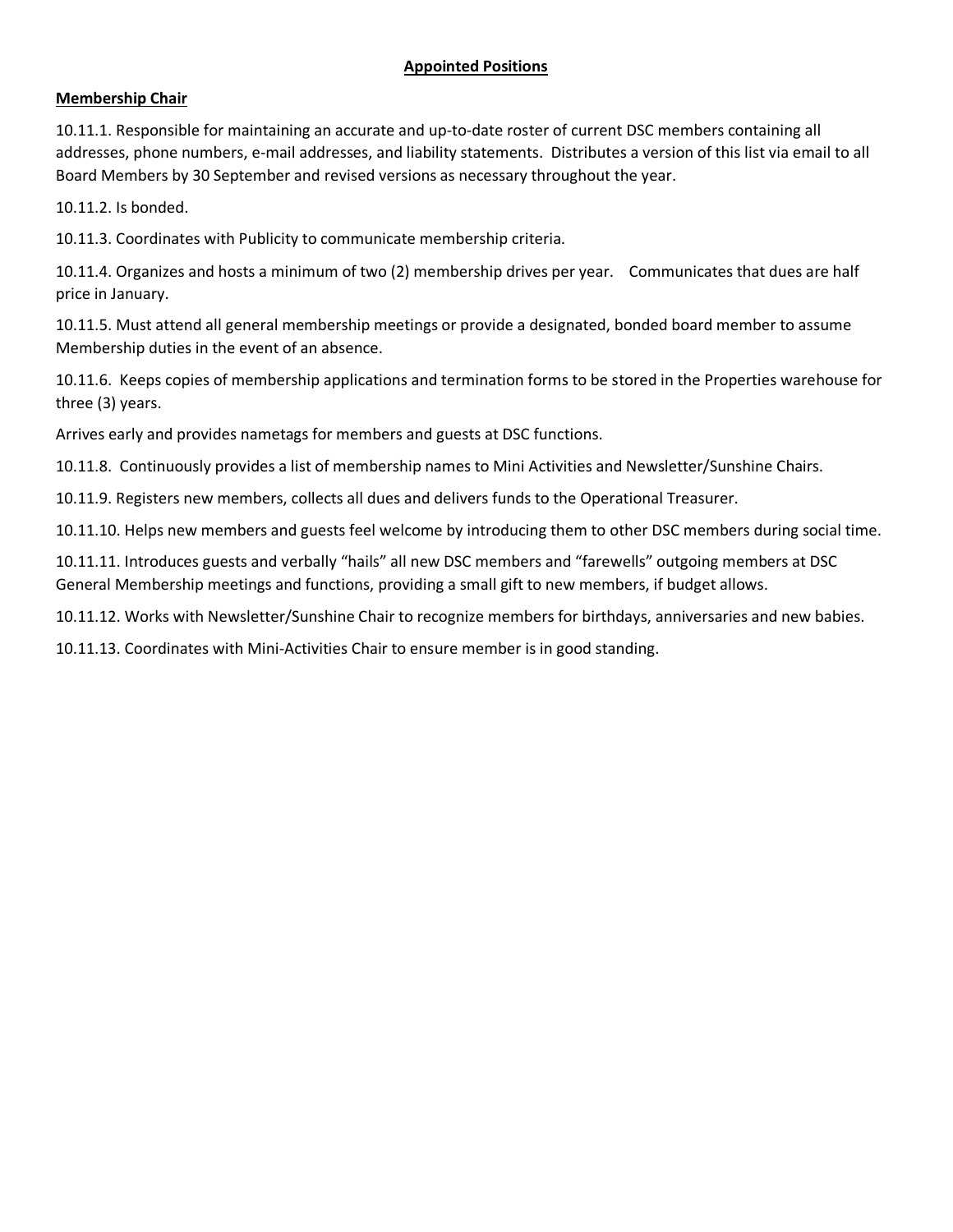# **Social Chair**

10.12.1. Responsible for planning the programs for monthly DSC functions to include: locating/coordinating venue and caterers, planning the menus, decorating, room arrangements, special needs for functions, and/or coordinates with designated squadron or group event planners.

10.12.2. If desired, responsible for choosing a co-chair and committee members.

10.12.3. Submits all socials and estimated budget to the Board of Governors in board report at least one month prior for needed approval.

10.12.4. Maintains budget and submits receipts and Reimbursement Form to Operational Treasurer on a monthly basis or more frequently, if necessary.

10.12.5. Purchases supplies for events and/or door prizes and is responsible for preparation, set-up, and tear down.

10.12.6. Builds a timeline for the overall social event that may include: the General Membership meeting, invocation, Ways and Means, Hails and Farewells, and possible service opportunities.

10.12.7. Coordinates with the Parliamentarian and Reservations Chair in regards to protocol for General membership meetings and special guests.

10.12.8. Serves as chairperson of the Holiday/Special Occasion Decorating Committee.

10.12.9. Coordinates with the Hangar Center manager, no later than October, dates for decorating and removal of holiday decorations.

10.12.10. Assesses previous year's decorations to determine if any additional or replacement decorations are needed.

10.12.11. Solicits volunteers from the DSC General Membership to assist with decorating and removal of decorations at the Hangar Center.

10.12.12. Maintains a picture notebook of each decorated room of the Hangar Center, with pictures documenting how each room/tree is decorated.

10.12.13. Ensures proper storage of decorations at the Properties warehouse.

### **Mini Activity Chair**

10.18.1. Provides sign-in sheet at each event and turns sign-in sheet into Membership Chair, who will verify all attendees are in good standing.

10.18.1.1. Mini Activity groups of the DSC will not use any Operational or Welfare funds for their events.

10.18.1.2. Each Mini Activity will determine their own times and place of meeting, but must avoid any conflict with DSC scheduled events.

10.18.2. Verifies with Membership Chair that all members are in good standing prior to inclusion on any Evite list/Mini Activity group.

10.18.3. Sends instructions to sub-group POCs for creating their own Evites. Note: Mini POCs and Committee Chairs will plan their own events and send their own Evite to their sub-groups.

10.18.4. Notifies current POC when members, new or existing, are added to a sub-group throughout the year.

10.18.5. Ensures each Mini Activity POC is familiar with DSC By Laws, regarding DSC Mini Activities including membership requirements and money handling.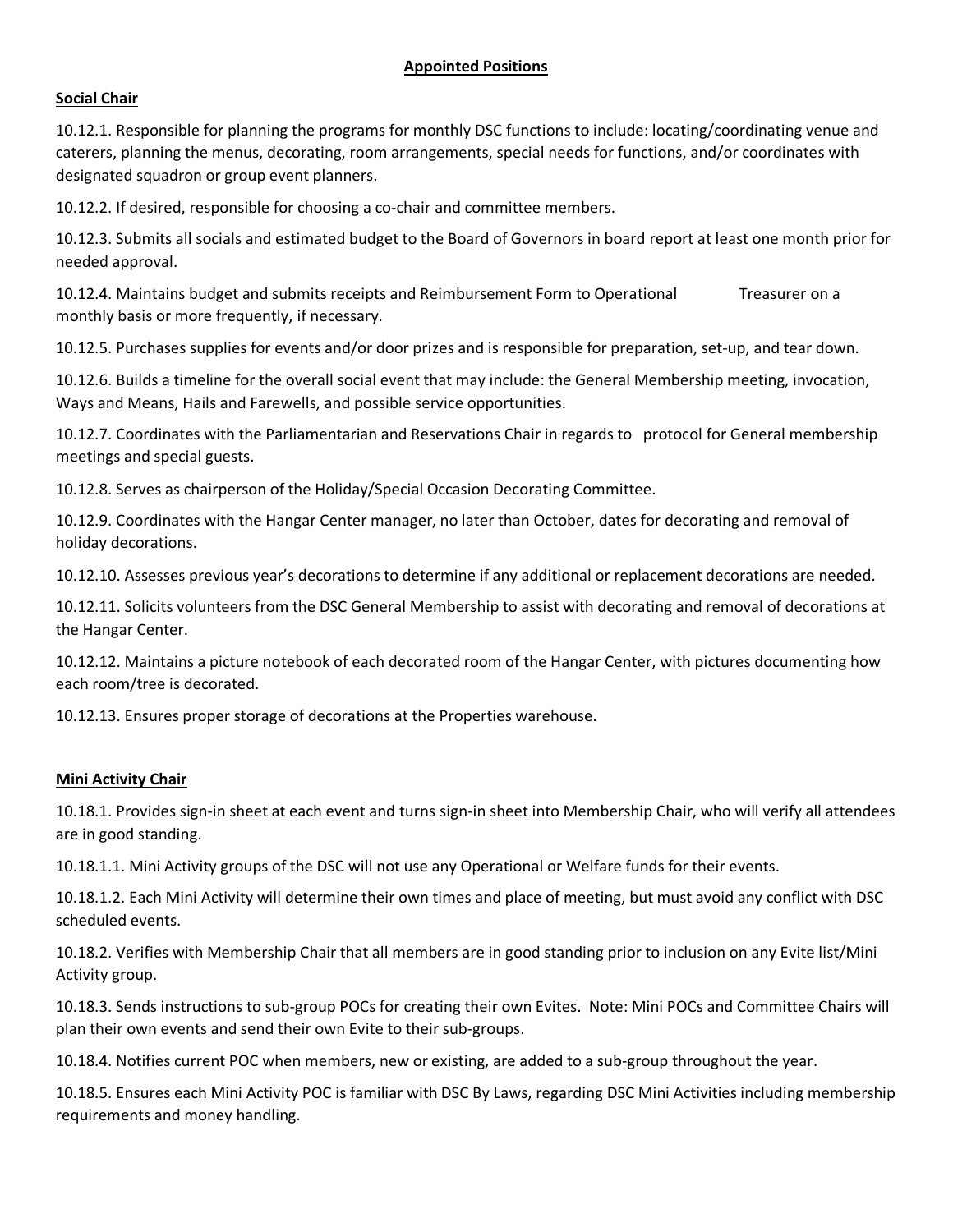# **Thrift Shop/Airman's Attic (TSAA) Chair**

10.13.1. Attends all meetings of the Thrift Shop/Airmen's Attic Advisory Committee (TSAC).

10.13.2. Acts as a liaison between the DSC Thrift Shop and Board of Governors/General Membership.

10.13.3. Is bonded.

10.13.4. Understands all aspects of and enforces the DSC Thrift Shop Governing Policies and Procedures.

10.13.5. Secures, from the Secretary, the TSAA bank statement and takes it to the Thrift Shop for TS Bookkeeper to pick up.

10.13.6. Secures, from TSAA management, a monthly profit or loss statement, Airman's Credit report, volunteer hours, and in-kind donations. Submits this information as part of their monthly board report.

10.13.7. Serves as TSAA Facebook moderator by posting advertisements and responding to any Facebook messages/comments, coordinates with Thrift Shop Manager and/or Asst. Manager (e.g., posts or hour changes).

10.13.8. Works with Publicity Chair to educate the general base population about the Thrift Shop, Airman's Attic, and Airman's Credit program at events such as: Key Spouse events, Right Start, 1st Sergeants Council, Top 3, the 56 Council, the dorms, TLF, Balfour Beatty, Quail Hollow, Heart Link and A&FRC.

10.13.9. Manages information in regards to store openings/closings, activities, sales, policy changes, etc.

10.13.10. Recruits volunteers from the general Membership to work at the Thrift Shop.

10.13.11. Assists the Thrift Shop Manager in training volunteers in accordance with the Thrift Shop Governing Policies and Procedures.

10.13.12. Works with Volunteer Committee, TSAA management, the Executive Board, and Honorary Advisors to plan a Volunteer Appreciation event.

# **Welfare Chair**

10.19.1. Chairs the monthly Welfare Committee meetings to review and vet requests.

10.19.2. Receives all welfare requests from the base, local, and national communities.

10.19.3. Presents welfare requests to Board of Governors for approval.

10.19.4. Notifies all persons/groups requesting welfare assistance of their request's approval, denial, or need for more information.

10.19.5. Follows up with requesting points of contact to ask any questions or concerns that the Board of Governors may have.

10.19.6. Works closely with the Welfare Treasurer to assure all approved requests are disbursed in a timely manner.

10.19.7. Responsible for contacting any line item designator, in the Welfare Budget, at the beginning of April, to remind them to request funds if it has not already been paid out for the year.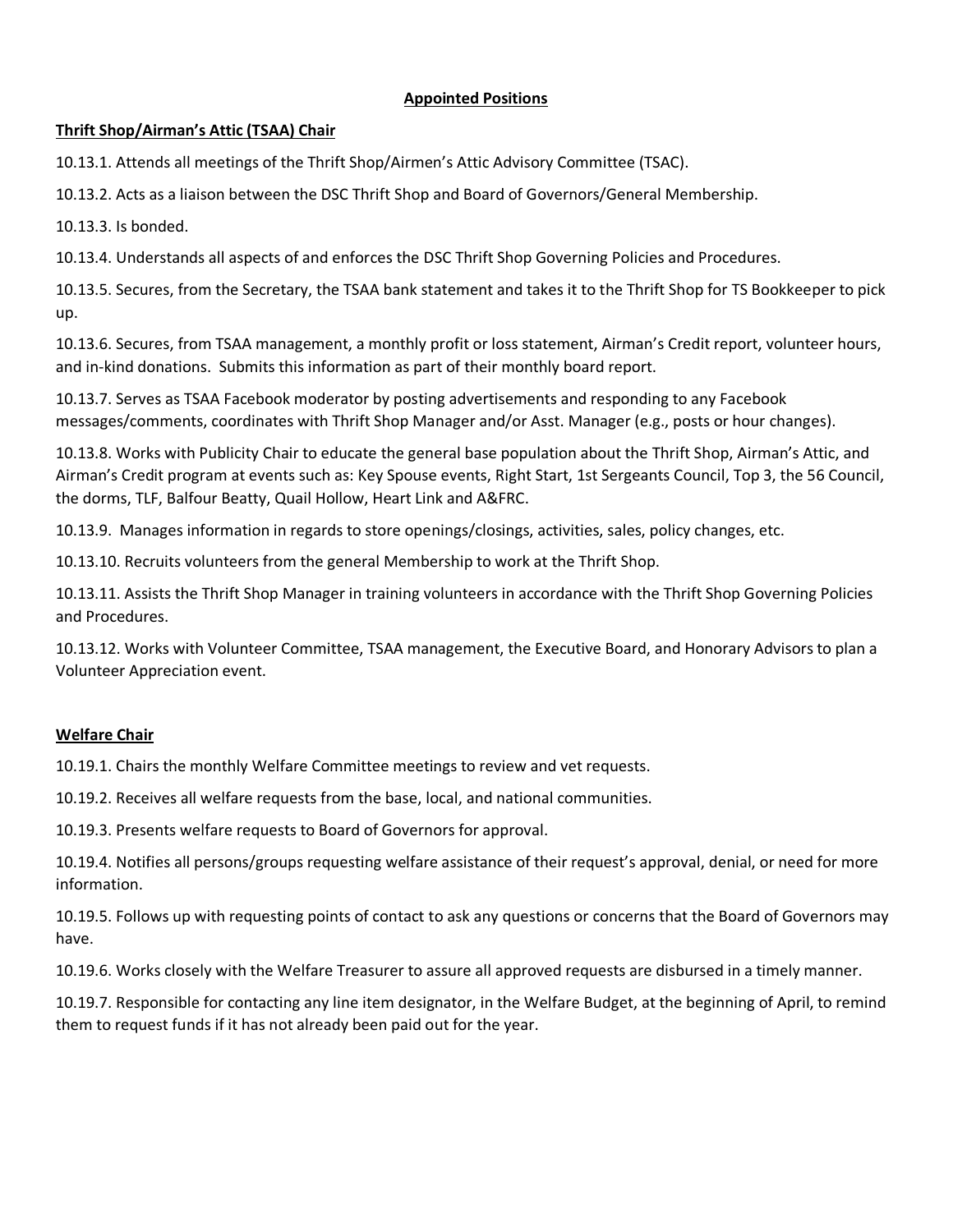### **Ways & Means Chair**

10.14.1. Oversees Ways & Means Committee.

10.14.2. Responsible for fundraising activities for Operational and Welfare for the DSC.

10.14.3. Responsible for all fundraising activities that might include, but not limited to the following: Air Show, bake and/or food sales, fun runs and community fundraisers and at socials: Make It Bake It Grow It table, opportunity ticket sales, t-shirt sales, ornament sale, and all other fundraising activities for the DSC.

10.14.4. Is bonded.

10.14.5. Coordinates with Social and Membership Chairs for applicable functions.

10.14.6. Submits to Board of Governors all proposed fundraisers for approval.

10.14.7. Submits "Request to Raise Funds" to 7th FSS, and all necessary channels, in a timely manner and when appropriate. Request must be submitted to proper channels in time for the request to be granted four (4) weeks prior to scheduled events.

10.14.8. Responsible for ensuring revenues from fundraisers are delivered to respective treasurers the day of the event.

10.14.9. Maintains cash box and equipment to facilitate operations of fundraising activities.

10.14.10. Coordinates with designated facility/venue for date and needs for functions.

10.14.11. Coordinates with the Publicity Chair to publicize and disseminate information about the fundraising event to the DSC, military community, and local community as appropriate.

10.14.12. Responsible for completing and sending invitations to all guests and thank-you notes to donors of the event.

### **Historian Chair**

10.16.1. Takes pictures at all DSC events to include mini activities or designates a person in situations when the chair may be absent.

10.16.2. Sends pictures to Marketing and Publicity Chair for social media and Sunshine Chair for the newsletter.

10.16.3. Organizes a scrapbook of photographs taken throughout the year and maintains existing scrapbooks.

10.16.4. Submits any funding requests to Board of Governors for approval.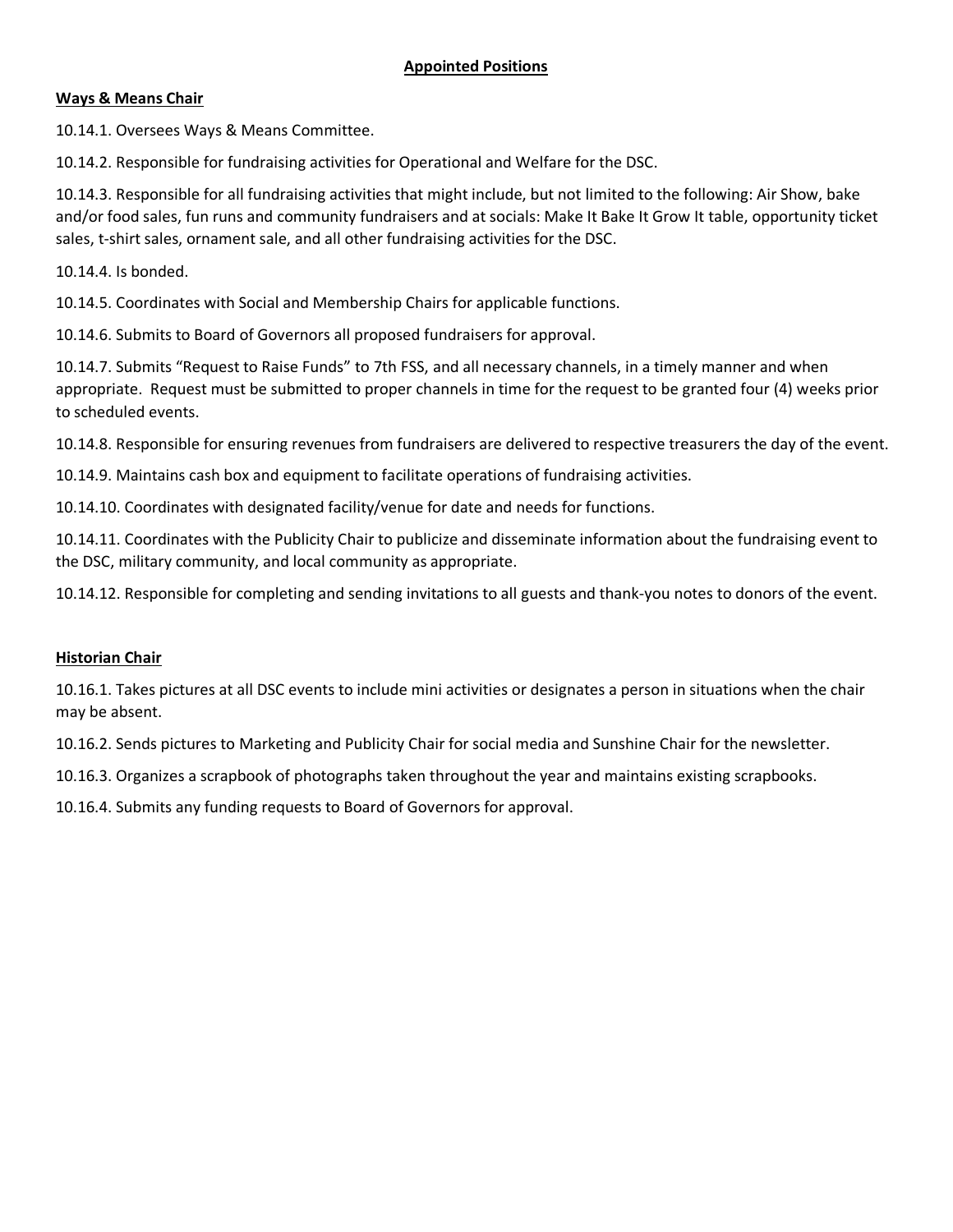# **Scholarship Chair**

10.15.1. Scholarship Chair presides over the Scholarship Committee.

10.15.2. Committee shall begin meeting in September to determine guidelines for current year's scholarship program, with the advice of the President, Honorary President or designated representative, and 2nd Vice President. Submits guidelines to the Board of Governors.

10.15.3. Organizes Scholarship Award applications in coordination with the School Liaison Officer (SLO) and submits them to area high schools, base education office, A&FRC, local colleges, and any other locations deemed appropriate.

10.15.4. Secures at least four (4) independent judges (non-DSC members) to review packets and score applications and/or essays.

10.15.5. Organizes submission packets and submits copies of packets to independent judging panel for review and grading.

10.15.6. Coordinates with Auction Chair the list of addresses of all major donors.

10.15.7. Ensures invitations to Scholarship Presentation Ceremony are prepared and sent by Scholarship Committee to recipients and their families, major Auction donors, base leadership, DSC General Membership, and Honorary Commanders.

10.15.8. Responsible for coordinating with Security Forces so that those without base privileges can gain access to base for the Scholarship Presentation Ceremony.

10.15.9. Coordinates and manages Scholarship Presentation Ceremony to include location, food, and guest speaker.

10.15.10. Maintains a record of scholarship recipients to include: name, contact information, and school attending. This information is recorded in electronic documents.

10.15.11. Notifies area high school guidance counselors of recipients and amounts received.

10.15.12. Submits article and photo to Publicity and Newsletter Chairs after ceremony.

10.15.13. Coordinates with Welfare Treasurer to ensure proper payment sent to correct schools.